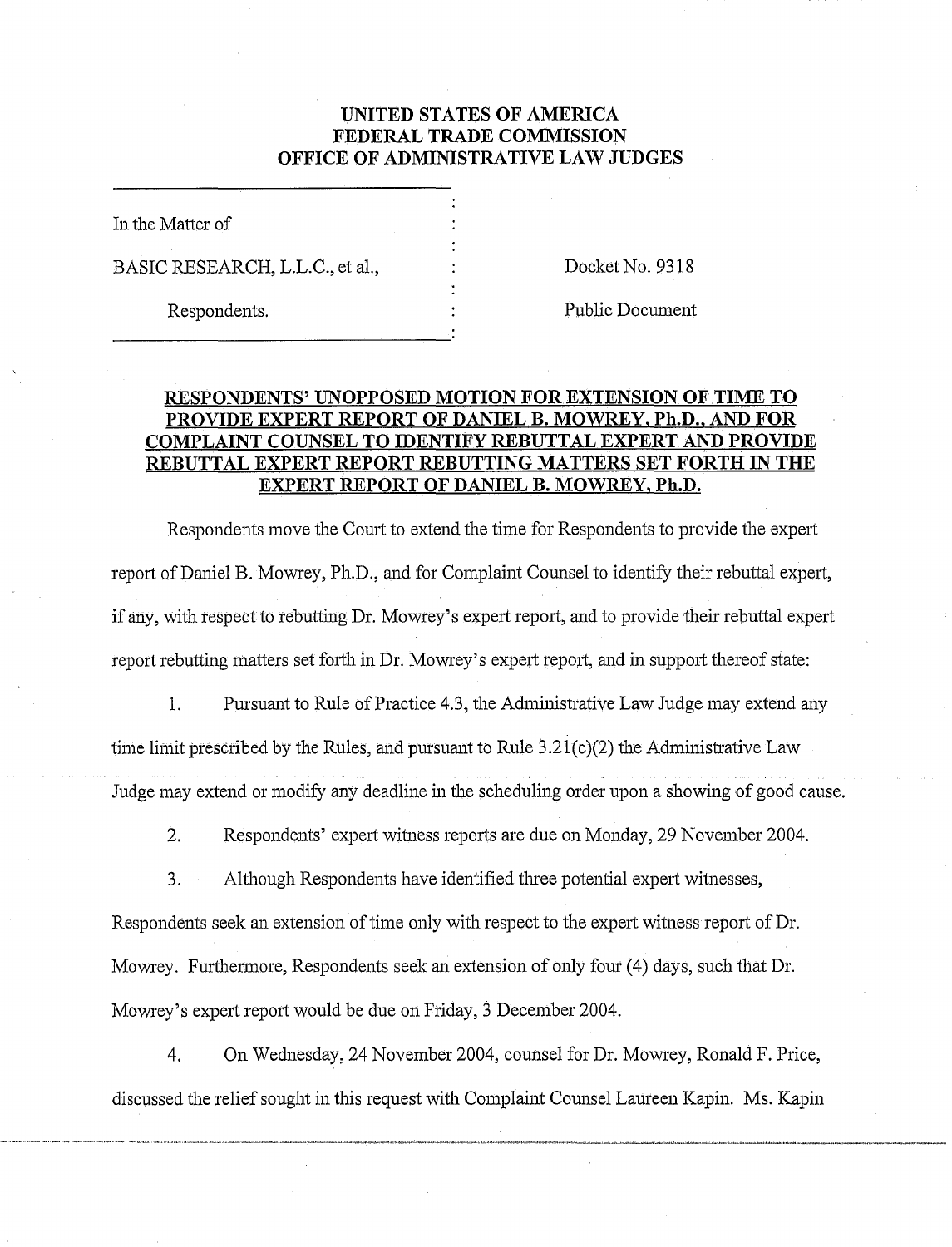represented that Complaint Counsel did not oppose the requested extension, and requested that Complaint Counsel be granted a similar extension with respect to their rebuttal report rebutting Dr. Mowrey's expert report, such that Comnplaint Counsel's rebuttal expert report would be due on Friday, 17 December 2004.

5. Good cause exists to justify the requested brief extension. The Thanksgiving holiday was on Thursday, 25 November 2004, the week immediately preceding the 29 November 2004 deadline. Additionally, and more importantly, Dr. Mowrey's wife has serious health problems, which health problems require that Dr. Mowrey dedicate many hours tending to the health needs of his wife. (For privacy reasons Respondents do not discuss in detail the nature of those health problems, but represent that those problems are very serious and that Mrs. Mowrey is very ill). Accordingly, Dr. Mowrey has not yet been able to complete his expert report, but anticipates having it completed so that it can be submitted no later than Friday, 3 December 2004.

6. A proposed order is attached for the Court's convenience.

Respecthlly submitted,

Dated 28 November 2004.

konald F. Price PETERS SCOFIELD PRICE *A PROFESSIONAL CORPORATION*  340 Broadway Centre 111 East Broadway Salt Lake City, Utah 84111 Telephone: (801) 322-2002 Facsimile: (801) 322-2003 E-mail:  $rfp@psplawyers.com$ 

### **Counsel for Respondent Daniel B. Mowrey**

 $\overline{2}$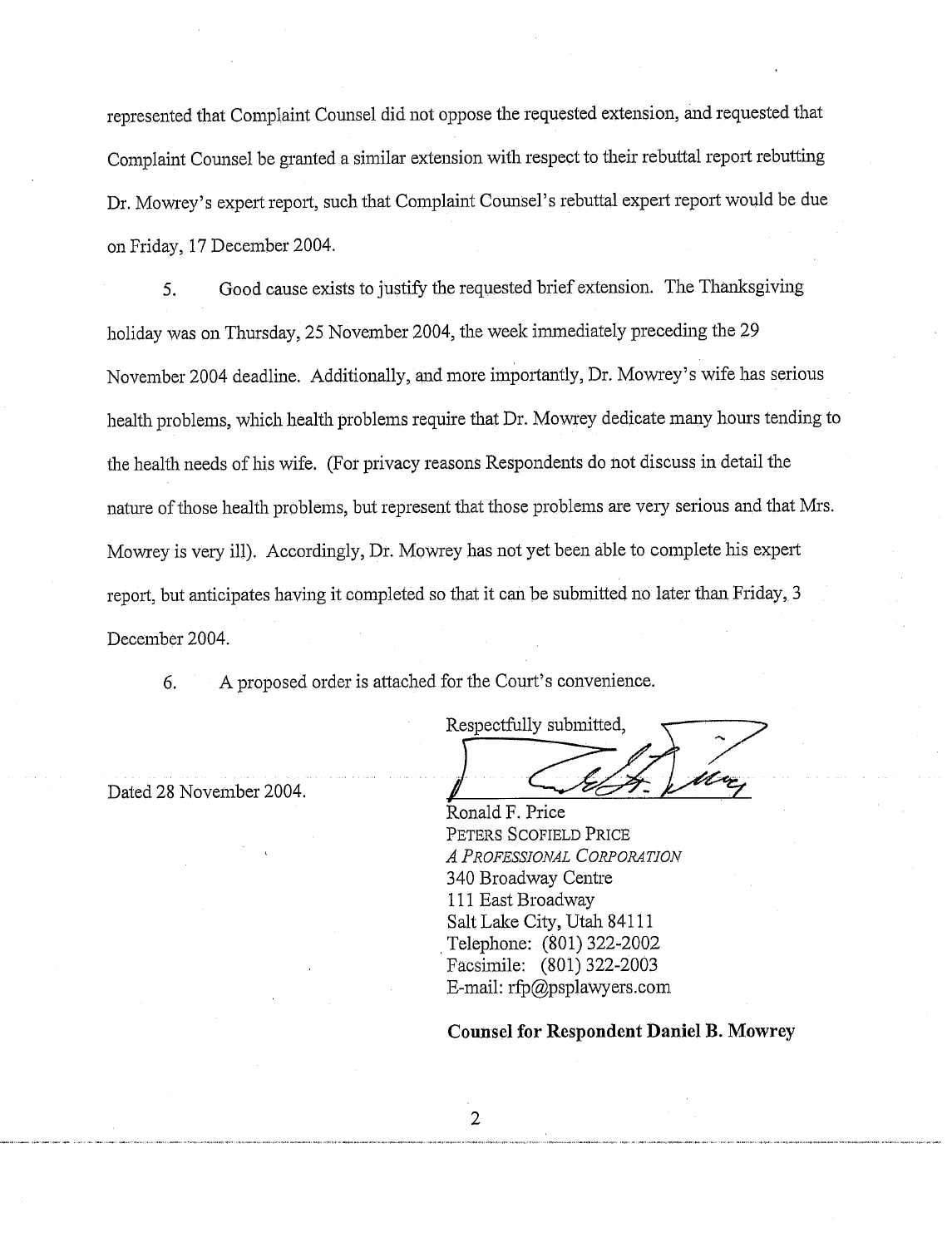#### **CERTIFICATE OF SERVICE**

I IIEEBY CERTIFY that a true and correct copy of the foregoing **RESPONDENTS' UNOPPOSED MOTION FOR EXTENSION OF TIME TO PROVIDE EXPERT REPORT OF DANIEL B. MOWREY, PILD., AND FOR COMPLAINT COUNSEL TO IDENTIFY REBUTTAL EXPERT AND PROVIDE R EBUTTAL E XPERT R EPORT R EBUTTING M ATTERS S ET F ORTH 1 N T HE E XPERT REPORT OF DANIEL B. MOWREY, PH.D.** was provided to the following this 28 November 2004, as follows:

(1) the original and two (2) paper copies were sent via United States Mail, overnight courier delivery, and on 29 November 2004 one (1) electronic copy via email attachment in Adobe® ".pdf" format on 29 November, to: Donald S. Clark, Secretary, Federal Trade Commission, 600 Pennsylvania Avenue, N.W., Room H-159, Washington, D.C. 20580.

 $(2)$  on 28 November 2004, two  $(2)$  paper copies sent via overnight courrier delivery, to: The Honorable Stephen J. McGuire, Chief Administrative Law Judge, 600 Pennsylvania Avenue, N.W., Room H-104, Washington, D.C. 20580.

(3) One (1) copy via e-mail attachment in Adobe<sup>®</sup> ".pdf" format to Commission Complaint Counsel, Laureen Kapin, Joshua S. Millard, and Laura Schneider, all care of lkapin@ftc.gov, imillard@ftc.gov; rrichardson@ftc.gov; lschneider@ftc.gov with one (1) paper copy via U. S. Postal Service to Laureen Kapin, Bureau of Conswner Protection, Federal Trade Commission, Suite NJ-2122, 600 Pemsylvania Avenue, N.W., Washington, D.C., 20580.

(4) One (1) copy via United States Postal Service to Stephen Nagin, Esq., Nagin Gallop & Figueredo, 3225 Aviation Avenue, Suite 301, Miami, Florida 33131.

 $(5)$  One (1) copy via United States Postal Service to Richard Burbidge, Esq., Jefferson W. Gross, Esq. and Andrew J. Dymek, Esq., Burbidge & Mitchell, 215 South State Street, Suite 920, Salt Lake City, Utah 841 11, Counsel for Dennis Gay.

(6) One (1) copy via United States Postal Service to Jeffrey D. Feldman FELDMANGALE, P.A. Miami Center - 19th Floor 201 S. Biscayne Boulevard, Miami, FL 33131, Counsel for Respondents A. G. Waterhouse, L.L. C., Klein-Becker, L.L. C., Nutrasport, L.L. C., Sovage, Dermalogic Laboratories, L.L. C., and BAN, L.L. C.

(7) One (1) copy via United States Postal Service to Mitchell K. Friedlander, 5742 West<br>Harold Gatty Drive, Salt Lake City, Utah 84111, pro se.

F:\Data\RFP\Basic **Research\Mowrey\Pldgs\Motion** Extension of Time.wpd

 $\overline{3}$